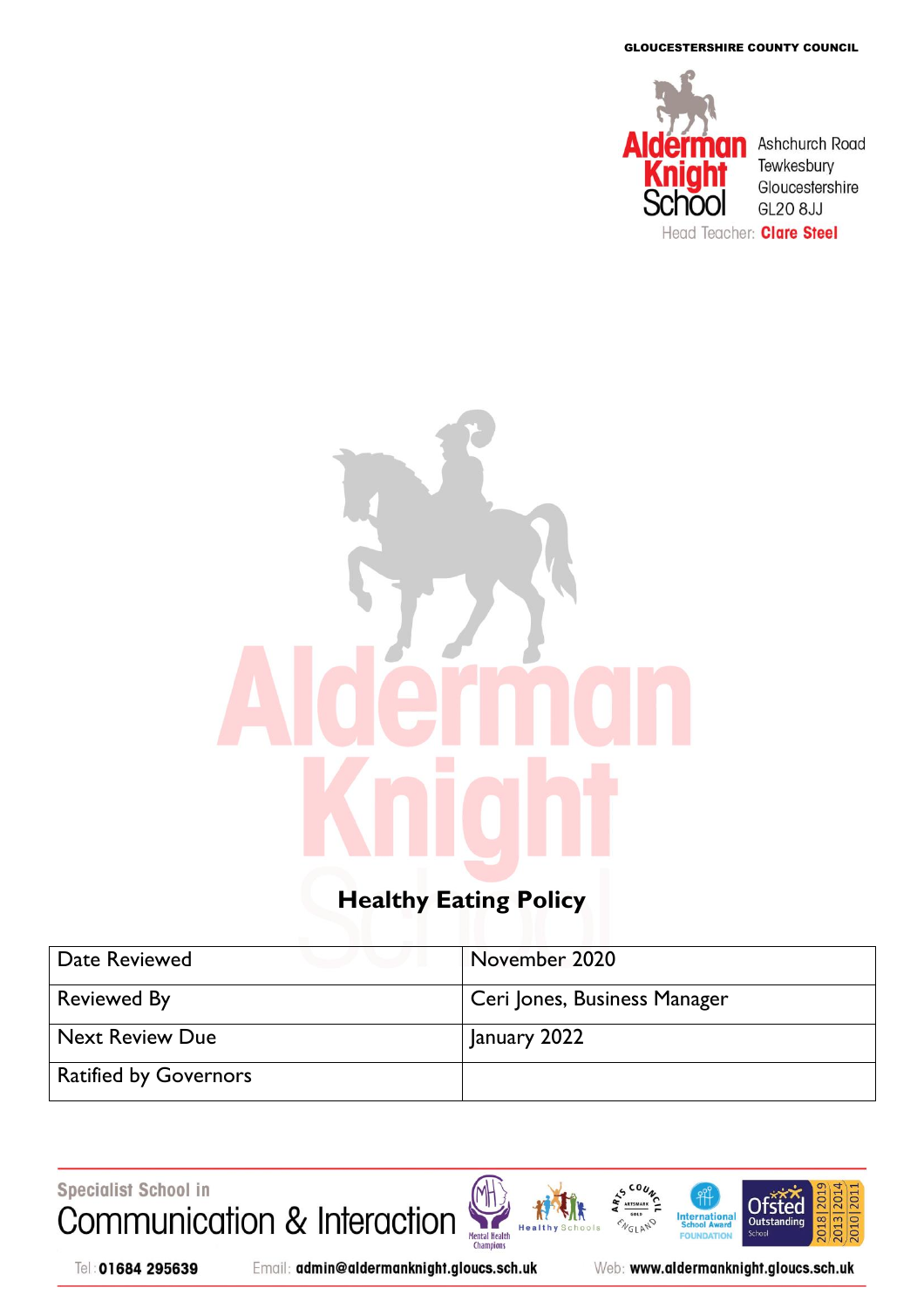## **Healthy Eating Policy**

#### **INTRODUCTION**

Alderman Knight School is committed to encouraging and developing positive attitudes towards food and a healthy diet. Promoting a healthy life style is integral to our curriculum and we recognise the importance of offering children the opportunity to make informed choices about what, when, where and why they eat.

As a school we know that food is fundamental to the quality of a child's life; not just in providing essential nutrition but in communicating and sharing positive values, attitudes and experiences with each other. We believe that adults (staff, parents and carers) should be good role models and should support the children in understanding how balanced nutrition contributes to a person's health, happiness and general well-being.

This policy has been formulated to enable the school to develop and maintain a shared philosophy on all aspects of food and drink. Its key aim is to develop healthy eating and drinking activities within the school that benefit children, staff, parents and the whole school community.

Alderman Knight recognises the important connection between a healthy, balanced diet and a child's ability to learn effectively and achieve high standards in school.

#### **AIMS AND OBJECTIVES**

- To improve the health of pupils, staff and the whole school community by helping to influence eating habits through increasing knowledge and awareness of food issues including what constitutes a healthy diet.
- To ensure pupils are well nourished at school and that every pupil has access to safe, tasty and nutritious food and a safe, easily available water supply during the school day.
- To ensure that packed lunches brought in from home provide the child with healthy and nutritious food that is similar to food served in school, which is now regulated by national standards.
- To ensure that food provision in the school acknowledges the ethical and medical requirements of staff and pupils e.g. religious, vegetarian, medical and allergenic needs.
- To introduce and promote practices within the school to reinforce these aims and to remove or discourage practices that negate them.

#### **ORGANISATION – PACKED LUNCHES**

The Food Standards Agency survey of packed lunches showed that many children's lunches contained too much sugar, salt and fat and little fruit and vegetables.

- Pupils' lunch boxes should offer balanced nutrition. Across a week parents are encouraged to offer a variety of healthy foods.
- Lunch boxes should not contain more than one of each of these foods: crisps, confectionary, chocolate bars and sweetened drinks.
- Fizzy drinks and chewing gum and sweets are not allowed.
- The contents of children's lunchboxes will be monitored, to ensure a balanced meal is being provided and the portion size is appropriate for the age of the child.
- Children are taught not to share packed lunches and parents are reminded about the need to avoid sending in packed lunches containing nuts. Some children are allergic to nuts and a serious reaction, including breathing difficulties can occur.
- Food not eaten in a packed lunch will be taken home by the child to ensure that parents know what their child has or has not eaten.

**Specialist School in** 

Communication & Interaction

Tel: 01684 295639

Email: admin@aldermanknight.gloucs.sch.uk

Web: www.aldermanknight.gloucs.sch.uk